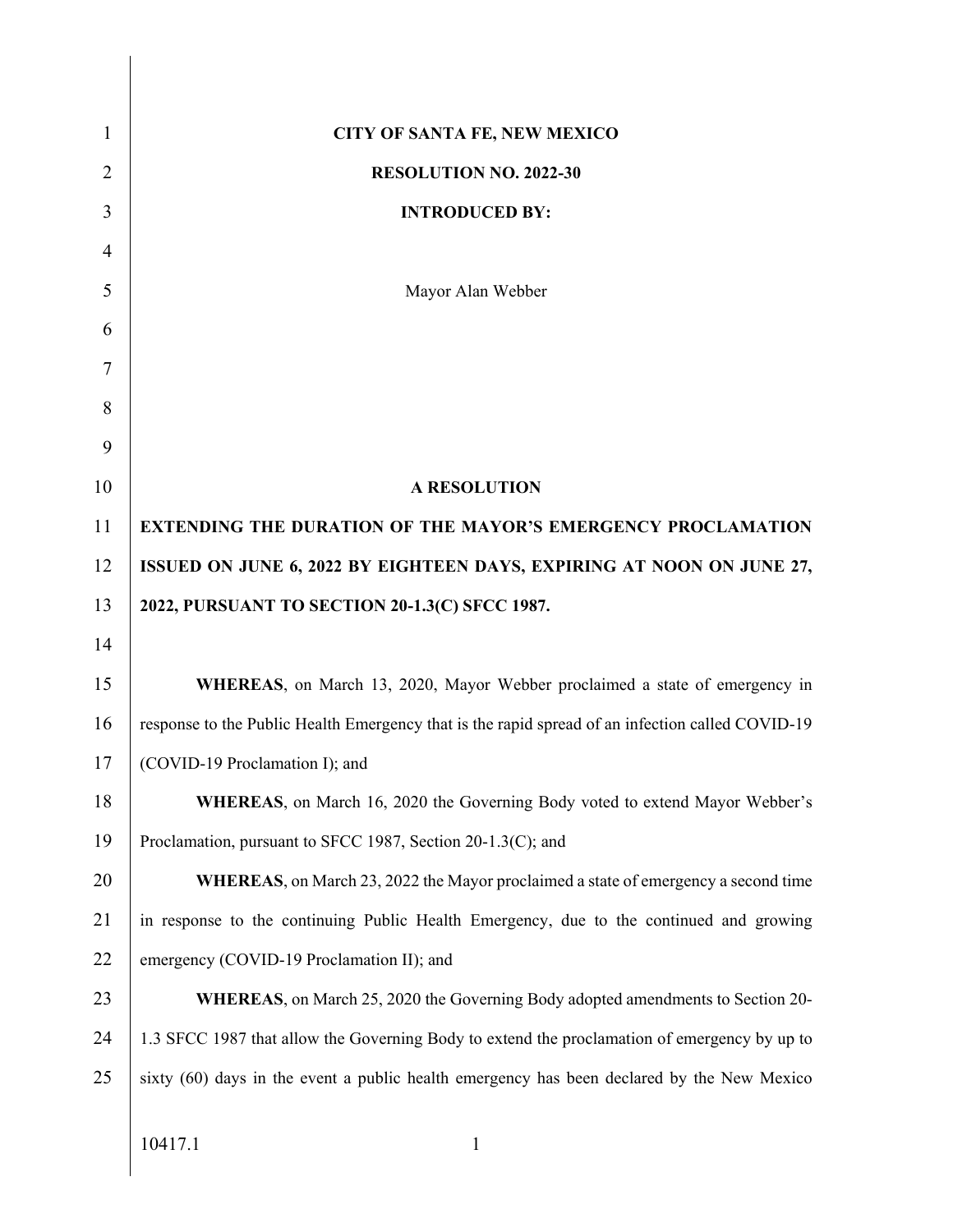1 Department of Health; and

2 **WHEREAS**, the public health emergency declared by the New Mexico Department of 3 | Health continues; and

4 **WHEREAS**, subsequent to the Governing Body's amendments to Section 20-1.3, the 5 Mayor has proclaimed a state of emergency in response to the continuing public health emergency 6 on May 25, 2020; July 27, 2020; September 28, 2020; November 30, 2020; January 20,2021; March 7 29, 2021; May 24, 2021; July 12, 2021; August 9, 2021; September 27, 2021; November 8, 2021; 8 December 6, 2021; January 24, 2022; March 7, 2022; April 25, 2022, and June 6, 2022 (COVID-9 | 19 Proclamations II through XVIII); and

10 **WHEREAS**, according to the New Mexico Department of Health ("NMDOH") data in 11 Santa Fe County, at least 99% of eligible residents have had at least one dose of COVID-19 vaccine 12 and at least 88.5% are fully vaccinated<sup>1</sup>; and

13 **WHEREAS**, Santa Fe County is experiencing an increase in daily cases and a test 14 | positivity rate of 15.8%<sup>2</sup>, up from 6.8% when Resolution No. 2022-21 was adopted, rates that give 15 the County a "medium" risk level and require ongoing diligence and City response to ensure 16 continued suppression of the virus; and

17 **WHEREAS**, variant Omicron BA.2 of the COVID-19 virus has caused an increase in cases 18 in the United States, in New Mexico, and in Santa Fe County; and

19 **WHEREAS,** COVID-19 Proclamation I and the resolution extending it, Resolution 2020- $20$  | 10, are attached as Exhibit A; COVID-19 Proclamation II and the resolution extending it are 21 attached as Exhibit B; COVID-19 Proclamation III and the resolution extending it, Resolution 22  $\mid$  2020-20, are attached as Exhibit C; COVID-19 Proclamation IV and the resolution extending it, 23 Resolution No. 2020-30 are attached as Exhibit D; COVID-19 Proclamation V and the resolution

 $\overline{a}$ <sup>1</sup> <https://cvvaccine.nmhealth.org/public-dashboard.html>

<sup>2</sup> <https://www.cdc.gov/coronavirus/2019-ncov/science/community-levels.html>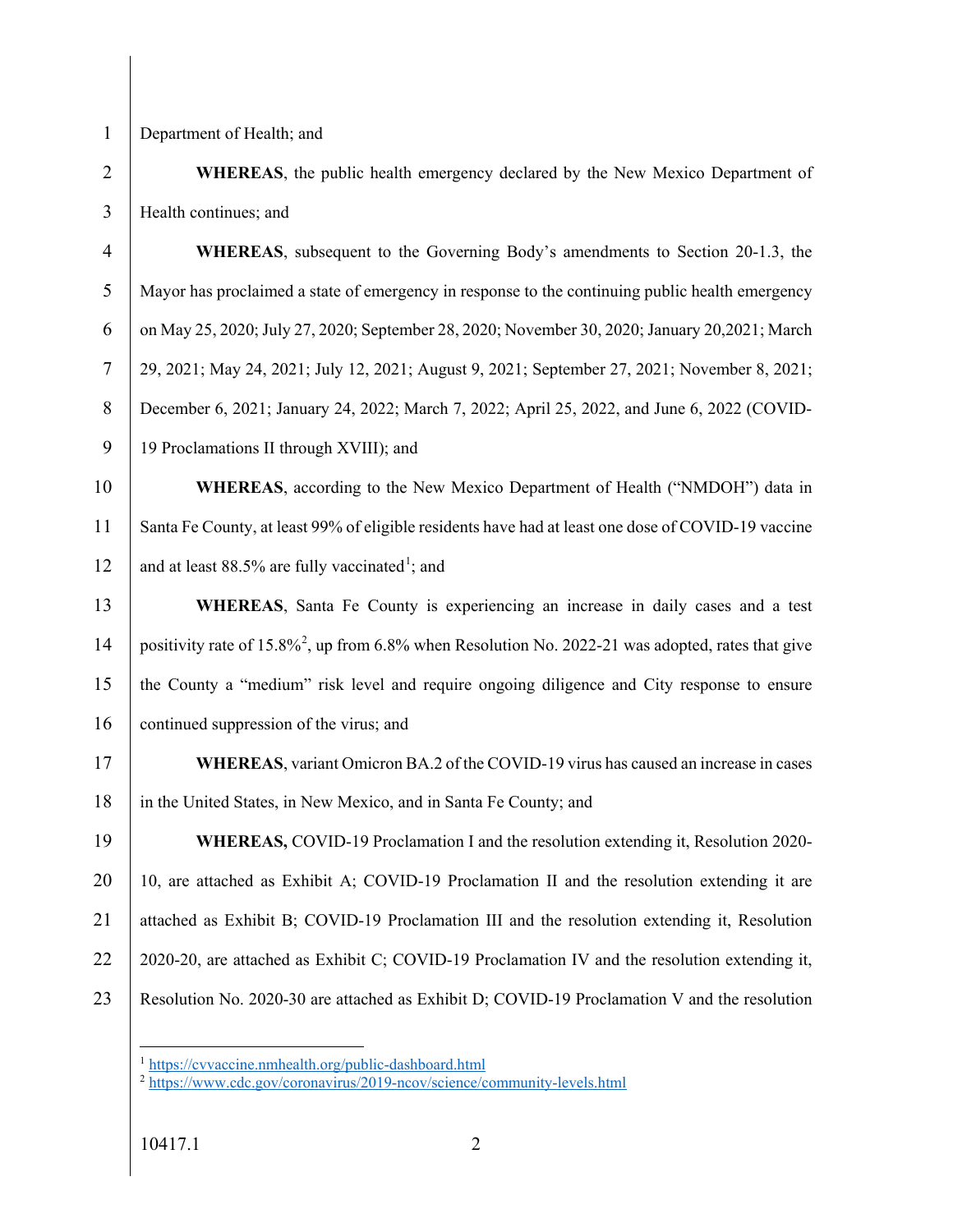| $\mathbf{1}$   | extending it, Resolution 2020-39 are attached as Exhibit E; COVID-19 Proclamation VI and the          |  |  |  |
|----------------|-------------------------------------------------------------------------------------------------------|--|--|--|
| $\overline{2}$ | resolution extending it, Resolution No. 2020-44 are attached as Exhibit F; COVID-19 Proclamation      |  |  |  |
| 3              | VII and the resolution extending it, Resolution 2021-19 are attached as Exhibit G; COVID-19           |  |  |  |
| $\overline{4}$ | Proclamation VII and the resolution extending it, Resolution No. 2021-19 are attached as Exhibit      |  |  |  |
| 5              | H; COVID 19 Proclamation VIII and the resolution extending it, Resolution No. 2021-31 are             |  |  |  |
| 6              | attached as Exhibit I; COVID-19 Proclamation X and the resolution extending it, Resolution No.        |  |  |  |
| $\tau$         | 2021-40 is attached as Exhibit J, COVID-19 Proclamation XI and the resolution extending it,           |  |  |  |
| $8\,$          | Resolution No. 2021-47 is attached as Exhibit K; COVID-19 Proclamation XII and the Resolution         |  |  |  |
| 9              | extending it, Resolution No. 2021-51, is attached as Exhibit L; COVID-1 Proclamation XIII and         |  |  |  |
| 10             | the resolution extending it, Resolution No. 2021-63 is attached as Exhibit M; COVID-19                |  |  |  |
| 11             | Proclamation XIV and the resolution extending it, Resolution No. 2021-76 is attached as Exhibit       |  |  |  |
| 12             | N; COVID-19 Proclamation XV and the resolution extending it, Resolution No. 2022-7 is attached        |  |  |  |
| 13             | as Exhibit O; Proclamation XVI and the Resolution extending it, Resolution No. 2022-14 is             |  |  |  |
| 14             | attached as Exhibit P; COVID-19 Proclamation XVII and the Resolution extending it, Resolution         |  |  |  |
| 15             | NO. 2022-21 is attached as Exhibit Q; and COVID-19 Proclamation XVIII is attached as Exhibit          |  |  |  |
| 16             | R; and                                                                                                |  |  |  |
| 17             | WHEREAS, if not extended, Proclamation XVIII would expire on June 9, 2022; and                        |  |  |  |
| 18             | <b>WHEREAS</b> , the Governing Body wishes to extend Proclamation XVIII for an additional             |  |  |  |
| 19             | eighteen (18) days pursuant to Section 20-1.3(C), an extension that will allow, if needed, reissuance |  |  |  |
| 20             | of a proclamation by the Mayor on June 27, 2022, and an extension by the Governing Body on June       |  |  |  |
| 21             | 29, 2022, a regularly scheduled Governing Body meeting.                                               |  |  |  |
| 22             | NOW, THEREFORE, BE IT RESOLVED BY THE GOVERNING BODY OF THE                                           |  |  |  |
| 23             | CITY OF SANTA FE that Proclamation XVIII is hereby extended by eighteen (18) days from                |  |  |  |
| 24             | today, expiring at noon on June 27, 2022, pursuant to Section 20-1.3(C).                              |  |  |  |
| 25             | PASSED, APPROVED, and ADOPTED this 8 <sup>th</sup> day of June, 2022.                                 |  |  |  |
|                |                                                                                                       |  |  |  |
|                | 10417.1<br>3                                                                                          |  |  |  |